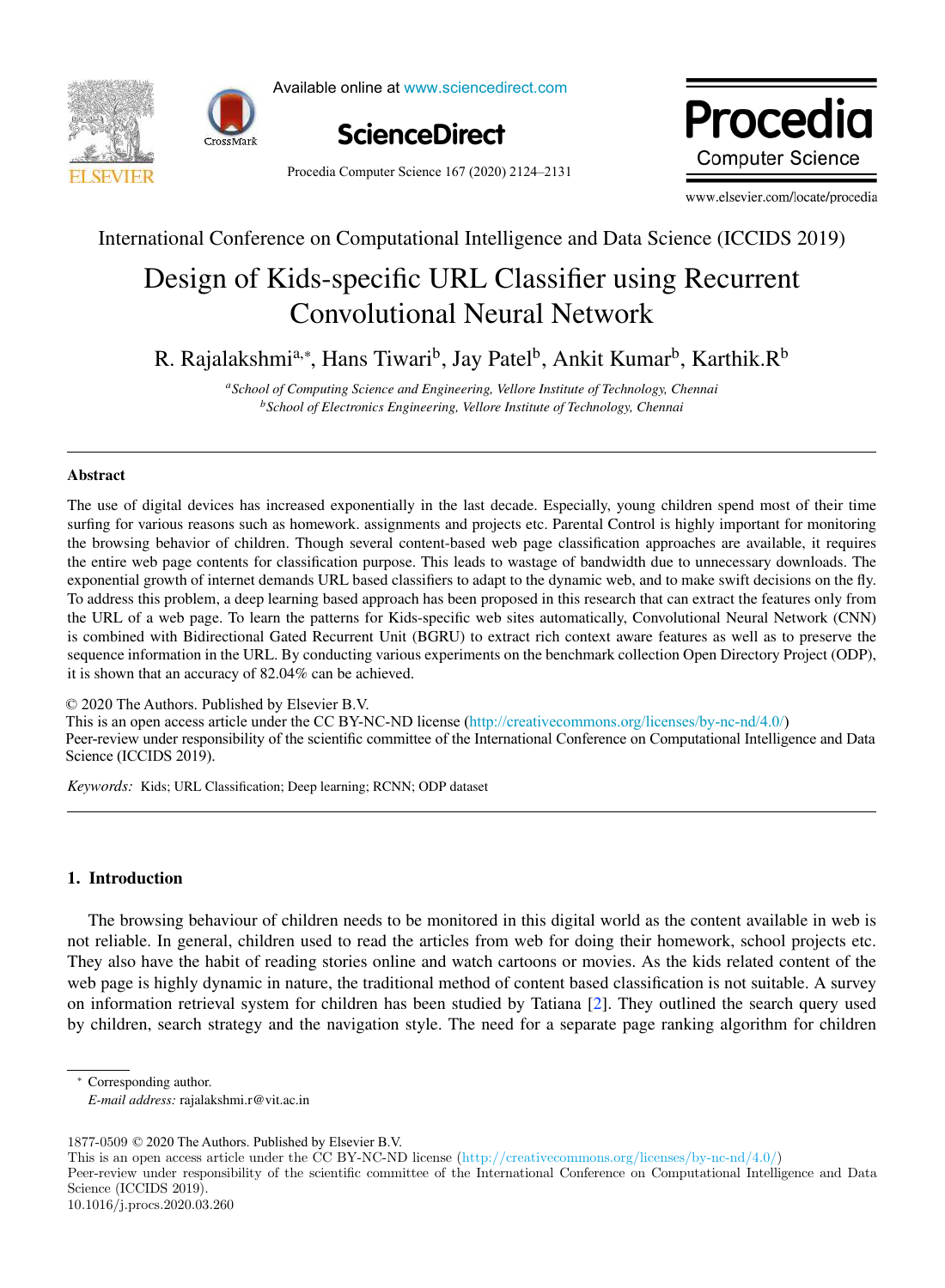web pages has been discussed by these authors. Gyllstrom [3] suggested a link based algorithm to rank the child related web pages according to the relevance. Zhang et al [ ˙ 1] analysed the role of URLs in finding the objectionable content, but in their approach, they have combined the content and the URLs for classifying the web page. But content based classification is not suitable, as the web content changes dynamically. So the only way to monitor the browsing behaviour of children is to make use of the links that they visit during their browsing time. To address this issue, a simple URL based classifier is suggested. The problem of classifying a web page as Kids related or not, is studied in detail by combining the advantages of Recurrent Neural Network (RNN) and Convolutional Neural Network (CNN).

In this research, we have proposed a deep learning method to classify Kids-specific web page by extracting features from URLs alone. For URL classification, token based features were suggested in literature [5] [12]. Considering URL features alone has the issues like misspelled tokens, clueless / ambiguous terms. The handcrafted features like n-grams were derived from URLs and the relationship among the terms were not considered. In many cases, the tokens may be misspelled for making the URL catchy, which makes classification difficult. So, we have integrated an auto spelling correction method in this proposed system. The URL is a sequence of tokens that are delimited by some characters like  $\therefore$ ,  $\ldots$  - etc. Also it may contain terms that are clueless to guess the topic it talks about. Because some common terms may be ambiguous, for which different meanings are possible based on the terms associated with it. For example, a word (token) present in the URL may be 'driver', the meaning of this token is fully dependent on the other terms that are surrounding it. It may denote a 'device driver' or a 'car driver' depending on the context. In traditional methods of URL classification, only the terms present in the URL are taken into account in the form of token features or n-gram features [5, 10, 4, 15] and the context of the terms are not considered. In the proposed work, in order to obtain context of the tokens, we have used word embedding. The URL contains a sequence of inter-related tokens and hence we applied a Recurrent Neural Network and tried to make use of sequence information also for classification of web pages. Instead of relying on hand crafted features, thanks to Convolutional Neural Network, we have attempted to learn the rich features automatically from the URL.

The proposed method addresses all the above issues viz. automatic extraction of suitable URL features with necessary spelling correction and aslo preserves the context and sequence information in the URL. We have conducted various experiments on the bench mark collection Open Directory Project (ODP) dataset by considering 90,560 URLs and studied the effectiveness of various deep learning architectures. From the experimental results, we found that Bidirectional Gated Recurrent Unit (BGRU) with Convolutional Neural Network is the suitable method for classifying the web pages as Kids-specific or not, and we have achieved an accuracy of 82.04 % in this approach, which is a significant improvement over the exisitng URL based classification methods.

The paper is organized as follows: In Section 2, various approaches that applied machine learning techniques for web page classification have been discussed. The advantages of deep learning techniques such as Convolutional Neural Network and Recurrent Neural Network for various text classification problems were also presented. The proposed Recurrent Convloution Neural Network architecture for classifying the Kids relevant URLs has been elaborated in Section 3. The details about the experimental study and the result discussion are presented in Section 4. The comparitiive analysis is detailed in Section 5 followed by the concluding remarks in Section 6.

## 2. Related Works

The problem of web page classification is an important topic of research, as it has many applications like topic categorization, recommendation systems and focussed crawlers. Various approaches have been suggested in the literature to perform this task by considering various features viz., content based features, on-page features and link based features. But the content based approaches are not preferred often, as fetching the entire web page contents and processing those large volume of data requires high computational power, storage and also takes much time. To overcome these issues, Kan [11] has proposed an URL based approach, thereby avoiding the need for downloading the contents. To derive the useful features from the URL. they have applied segmentionan / expansion approach. They have conducted experiments on a small WebKB dataset.

Baykan et . al [5] have performed a detailed analysis of URL classification and considered various features such as tokens and all n-grams ( $n = 4$  to 8). They have shown the importance of n-gram features with out applying any feature selection method, but their method depends on the dimensionality of the training set and not suitable for large scale data. By constructing a heuristic based dictionary from the token derived from URLs, Rajalakshmi et al [12]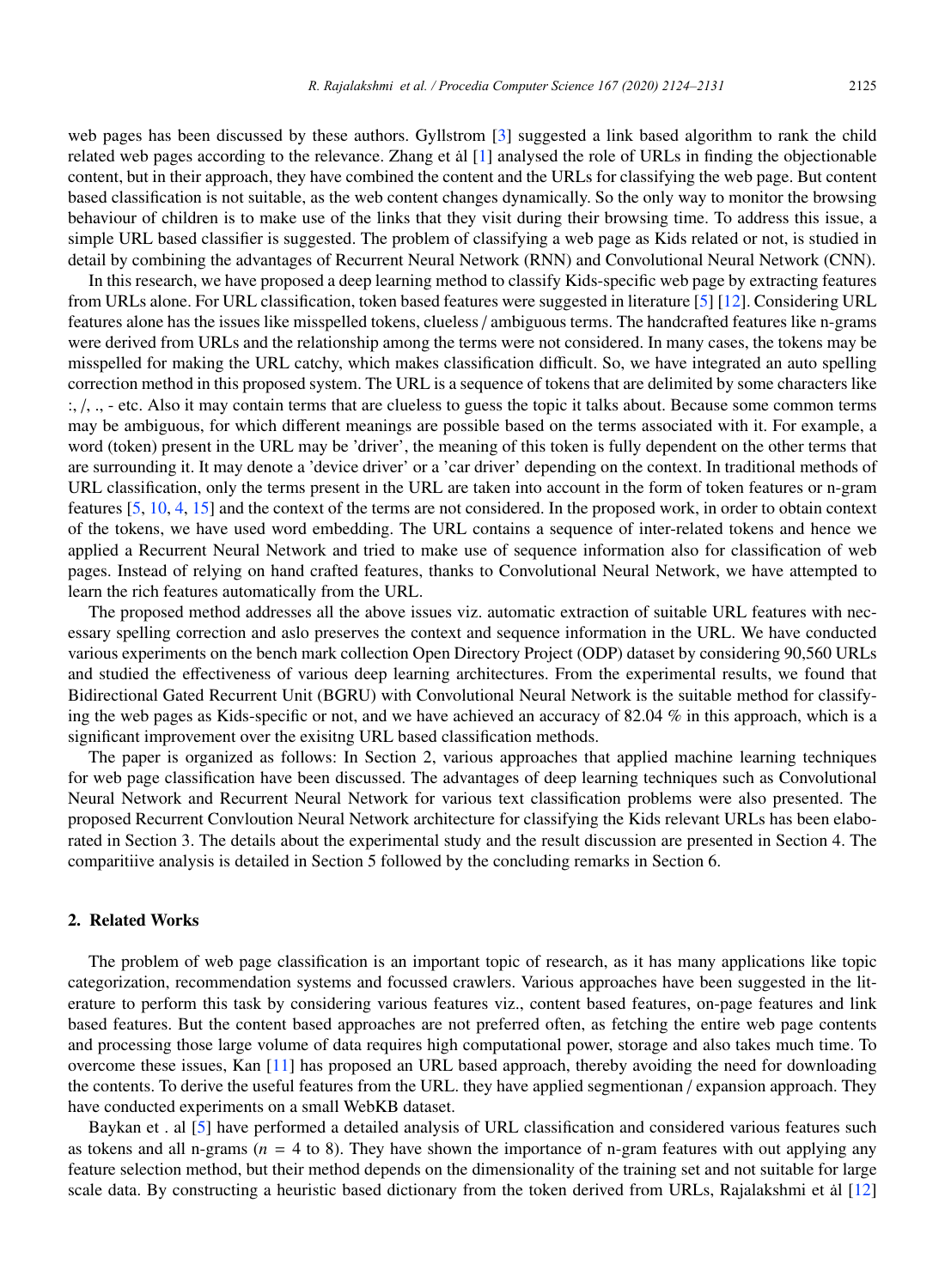have tried to find the category of the web site. In this approach, the term frequency of the tokens were taken into account and based on the partial or complete match with the heuristics dictionary, tokens in the URL were given different weightage. But, this approach mainly depends on the dictionary and the size of this dictionary increases when the number of URLs is large, thereby imposing a challenge. In [14], an SVM based method was proposed by extracting only 4-grams from the URLs, health related domains were classified. This work was extended in [15] and an automatic learning of URL features was proposed. In this approach, instead of considering 4-grams alone, all the n-grams ( $n = 3,4,5,6,7,8$ ) and token features were extracted to determine the category of the web page. A dataset independent dictionary construction method has been suggested. By conducting various experiments on ODP dataset and WebKB dataset, they have shown the effect of feature weighting methods. For filtering the web pages based on the classification score, a rejection framework has been included in the Naive Bayes URL based classifier. In this work, a method to embed the term goodness into the Naive Bayes classifier was suggested. The improtance of n-gram features have been analysed in [4] also.

Recurrent Neural Network (RNN) model analyzes a text, word by word and stores the semantics of all the previous text in a fixed-sized hidden layer. Contextual information capturing is the major advantage of this model. However, one of the drawbacks of it is the presence of bias which reduces the overall effectiveness when it is capturing the semantics of an entire document, the reason being the occurrence of key components anywhere in the document instead at only the end. In the URL also, the above problem exists as the topic / class of the web page can be predicted in a better way, if the entire sequence is considered independent of its position in the URL. Convolutional Neural Network (CNN), an unbiased model, was introduced to NLP to tackle the above mentioned issue. This is because it is able to determine discriminative phrases in an URL with a max-pooling layer. However, while using simple convolutional kernels as being used in a number of previous studies, it is difficult to determine the window size. There are a few issues with the approach, the main being that if the window size is smaller, we may lose important information, whereas if the window size is bigger, we may end up with an unnecessarily large parameter space, which results in difficulty in training. Zhou [18] has proposed attention based approach for classifying the short text in Chinese language. Yang [16] proposed a method for classifying the documents using hierarchical attention based models. For the purpose of URL classification, in order to overcome the limitations mentioned in the above models, Recurrent Convolutional Neural Network (RCNN) has been proposed.

All the above mentioned URL based methods try to select the suitable features by applying the traditional machine learning algorithms and considered the features from the URLs alone. The context of the terms in URL is not explored much and the power of deep learning techniques has not been utilized. In identifying the malicious domain from DGA generated domain names [17] , character level convolutional neural network has been applied and the features learnt from CNN were used to train the machine learning models such as Naive Bayes, XGB and SVM classifiers. This transfer learning approach is found to be better than the other methods. But, the sequence information was not considered in this approach.

In the proposed approach, word level features have been considered from the URLs and the combination of Recurrent Neural Network and Convolutional Neural Network has been employed to derive the context information and also to learn the features from URLs.

## 3. Proposed Methodolgy

The objective of the proposed work is to determine the topic of a web page as Kids specific or not. As the content based approaches are not suitable for this task, and due to the dynamic nature of web, URL based classification is performed.

An URL consists of sequence of tokens. For example, consider the URL, *http* : //*www*. *f ree* − *f or* − *kids*.*com*/*printable* − *word* − *search* − *puzzles*.*html*. In this example URL, free, for, kids, com, printable, word, search, puzzles, html are said to be tokens. The input URLs are tokenized and then stop words, special characters are removed followed by Porter stemming. In general, the tokens in the URL need not be meaningful, so auto spell check feature is included. These pre-processed tokens are represented as a vector by adding an embedding layer. To learn the appropriate and rich features, Convolutional Neural Network is employed. Then, a Bidirectional GRU is used to obtain the sequence information in both the directions from the URL and a suitable deep learning model is built. This trained model is then used for predicting the category of an unseen URL as a Kids specific website or not.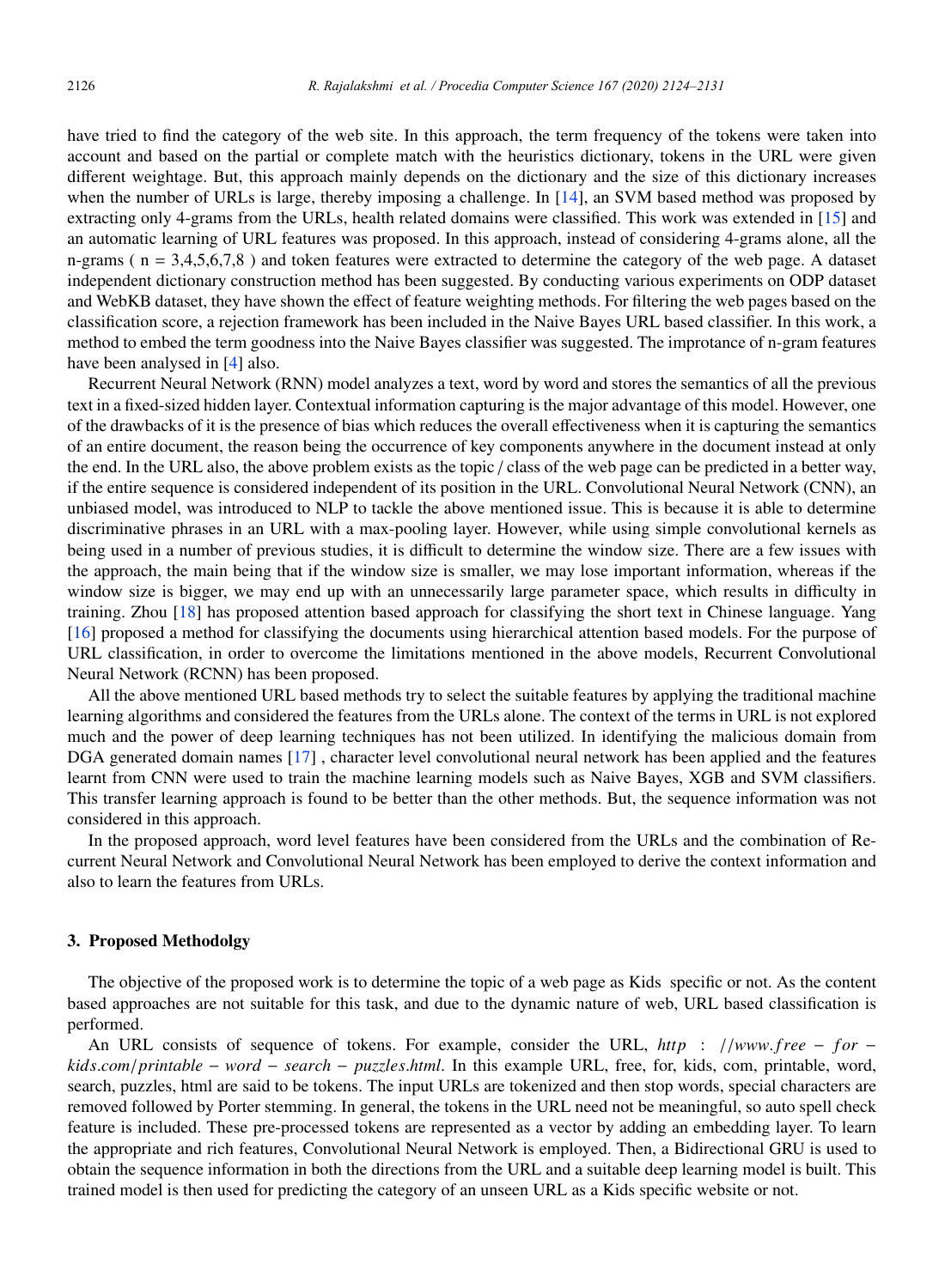The proposed system consists of the following stages viz.,

- 1. Input Layer
- 2. Embedding layer
- 3. Recurrent Convolutional Neural Network
- 4. Output layer

#### *3.1. Input Layer*

To make the URL suitable for input layer, the first step is to perform pre-processing. It includes the following steps: removing the special characters, converting all the alphabetical characters to lower case, removing the stop words using porter stemmer algorithm. Then tokens are separated. However, some tokens may be misspelled or shortened. To obtain the correct spelling for each token, we have added an auto spell correction feature using Symspell library.

## *3.2. Embedding Layer*

As the preprocessed URL is of varying size, padding is performed to get a fixed length input. Instead of considering the token features alone, the context of the tokens need to be included in the URL representation. Global Vector for Word Representation (GloVe) [6] is an unsupervised learning algorithm used for representing words as vectors and helps in keeping similar words closer to each other. We have used this pre-trained word vector, which contains 6B tokens, 400K vocab (uncased), and 300d vectors for each word. We used Glove to get the word vector for the tokens in every URL after pre-processing.

## *3.3. Recurrent Convolutional Neural Network*

In this section, we have presented the significance of Recurrent Convolutional Neural Network based architecture for URL classification.

## *3.3.1. Convolutional Neural Network*

The application of Convolutional Neural Network (CNN) for the text classification problem has been increased in recent days, because of the significant performance of it. For this URL based classification, word based convolutions are applied. We have developed the model, by using CNN alone with pre-trained embedding from GloVe. The advantage of applying CNN for this task is that, a good representation of the input URL can be learnt automatically by the convolutional filters without providing the whole collection of tokens. CNNs are also found to be fast and effective. In this work, the width of kernel is fixed to 300, as we have used the 300 dimensional vector in GloVe and the length of the kernel is 3, i.e. we have restricted to 3 tokens at a time. So, these convolutional filters capture the features that are similar to word n-grams, but it is done in a more compact way. These filters are applied on a sequence of tokens to produce the feature map and the max pooling was applied on these feature maps.

In the CNN based Model, even though CNN learns the rich token features from the URL, the context information is not captured. It extracts the most informative tokens and considers their activations [7]. For identifying the Kids related web page, the entire sequence of tokens present in URL may be considered, as some tokens in the initial parts of the URL may be related to other tokens in subsequent parts. To achieve this, RNN based approach is proposed in this paper.

#### *3.3.2. Recurrent Neural Network*

By applying a Recurrent Neural Network (RNN) based deep learning architecture, the sequence information present in an URL could be obtained. By looking at an URL token, the RNN tries to derive the relation from the previous tokens in that URL. However, RNN will not derive contexts from the far behind tokens, for a lengthy URLs. To overcome this issue, Gated Recurrent Unit (GRU) has been widely used. In GRU based model, the amount of information to be passed to next state can be controlled. Here, an update gate is used to decide how much information is to be passed to the next node and a reset gate is used to decide how much information should be discarded.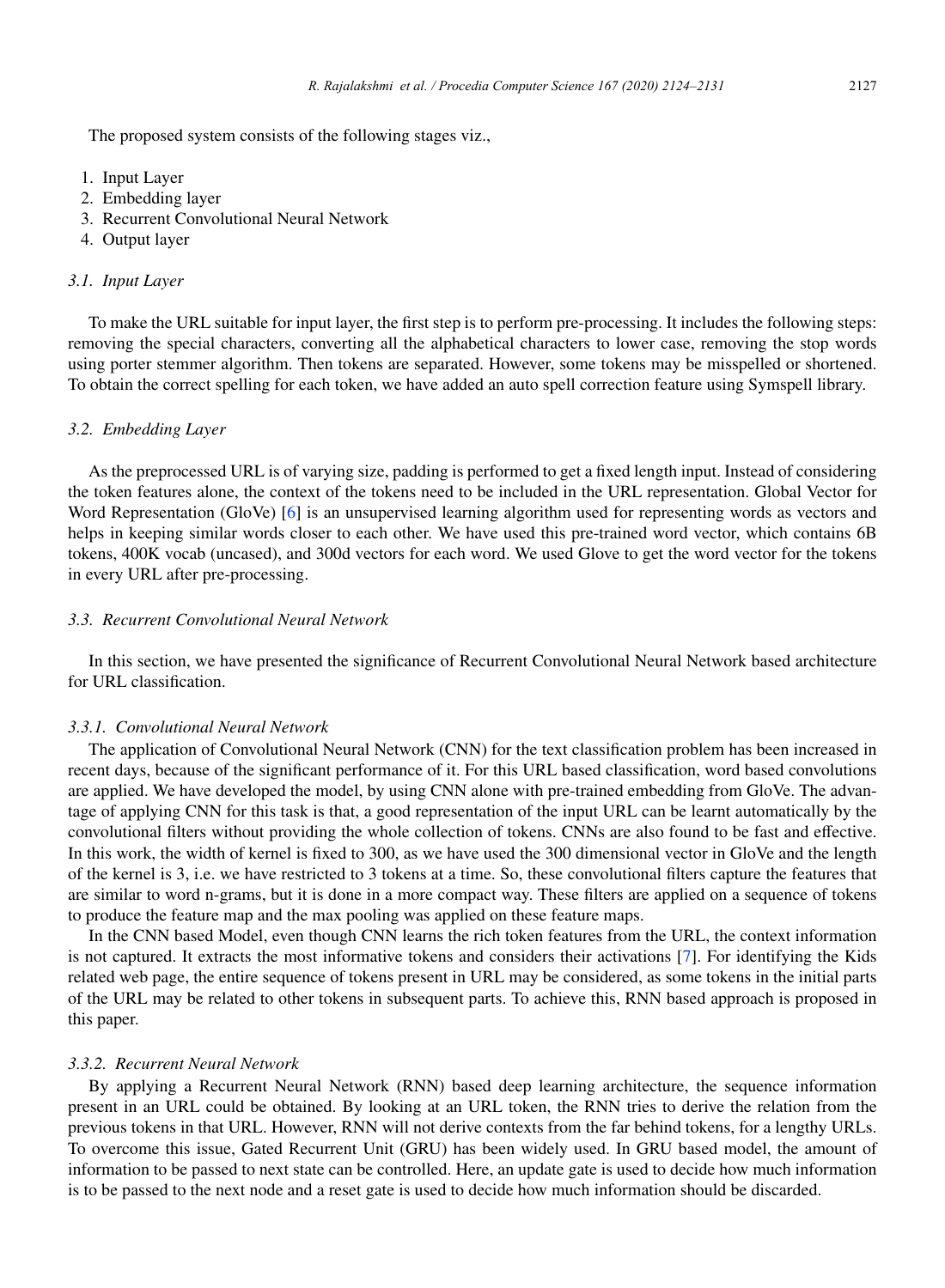Even though, the above mentioned GRU based model is able to capture the context information, it is restricted to forward direction alone. In an URL, the tokens that appear in future may depend on the previous tokens also. In order to capture the dependency and information in both the directions, we have used Bidirectional Gated Recurrent Unit (BGRU). In this BGRU model, the context information is captured in both the directions.

## *3.3.3. Bidirectional Gated Recurrent Unit with CNN*

As discussed in Section 3.3.1 and Section 3.3.2, CNN learns rich token features from the URL and BGRU is used to capture context information in both directions of the URL. This motivated us to combine the advantages of CNN with BGRU architecture thereby important token features along with their context information can be derived from an URL. By this approach, we try to find the dependency between tokens present in different positions. As discussed in Section 1, the token driver may occur in the initial part of the URL, whereas the token device may appear at other part of the URL. In this case, the update gate in GRU is used to carry this information back and forth, whereas the reset gate is helpful to discard the remaining tokens that are not directly contributing to this.

## *3.4. Output Layer*

The final output layer is the dense layer with the softmax activation function, which is used to decide whether the given URL is Kids related or not.

In this way, the URL based classification is performed using Bidirectional RCNN that combines the Recurrent Neural Network with Convolutional Neural Network.

## 4. Experiments and Results

The experimental set up and description of the datasets are presented below along with the discussion of obtained results.

#### *4.1. Experimental Setup*

To study the performance of the proposed approach, we have conducted various experiments. All the experiments have been carried out on a workstation with Intel Xeon QuadCore Processor, 32 GB RAM, and Ubuntu 16.04 LTS and used Keras for implementation of algorithms. We have evaluated our method by performing various experiments on benchmark data set Open Directory Project (ODP).

To perform the proposed URL classification, a total of 46280 positive samples (URLs) from Kids category have been considered. An equal number of negative samples were taken from all the remaining non-kids categories and binary classification was performed. In this research, 80% of URLs were considered for training and remaining 20% of URLs were kept aside for testing. We have performed 5-fold cross validation. We have fine tuned the parameters by varying the batch size, learning rate, optimizer, drop-out probability, activation function and number of epochs. By grid search, we fixed the optimum parameters that are listed below: a learning rate of 0.001, batch size of 128, optimizer as RmsProp with momentum 0.7, dropout rate of 0.2 and the activation function as ReLu with 50 epochs. We have fixed the maximum length as 30, the vocabulary size as 20,000 and we used GloVe for obtaining the word representation and used 300 dimensional vector. In this study, we restricted the windows size to be 3 and the number of kernels was set to 100. The objective of this proposed approach is to find out the web page whether it is Kids related or not, so we have used the accuracy as the performance metric to measure the effectiveness of the approach. The formula for calculating the accuracy is given below in Equation 1

## *Accuracy* = (*True Positive* +*True Negative*) / (*True Positive* +*False Positive* + *True Negative* + *False Negative*)(1)

where true positive denotes the number of URLs that belong to Kids category and correctly classified, whereas false positive denotes the number of URLs that are originally non-Kids, but predicted as Kids by the classifier. Similary, true negative indicates the number of URLs that are non-kids and predicted as non-kids. The false negative indicates the number of URLs that are kids, but wrongly predicted as non-kids.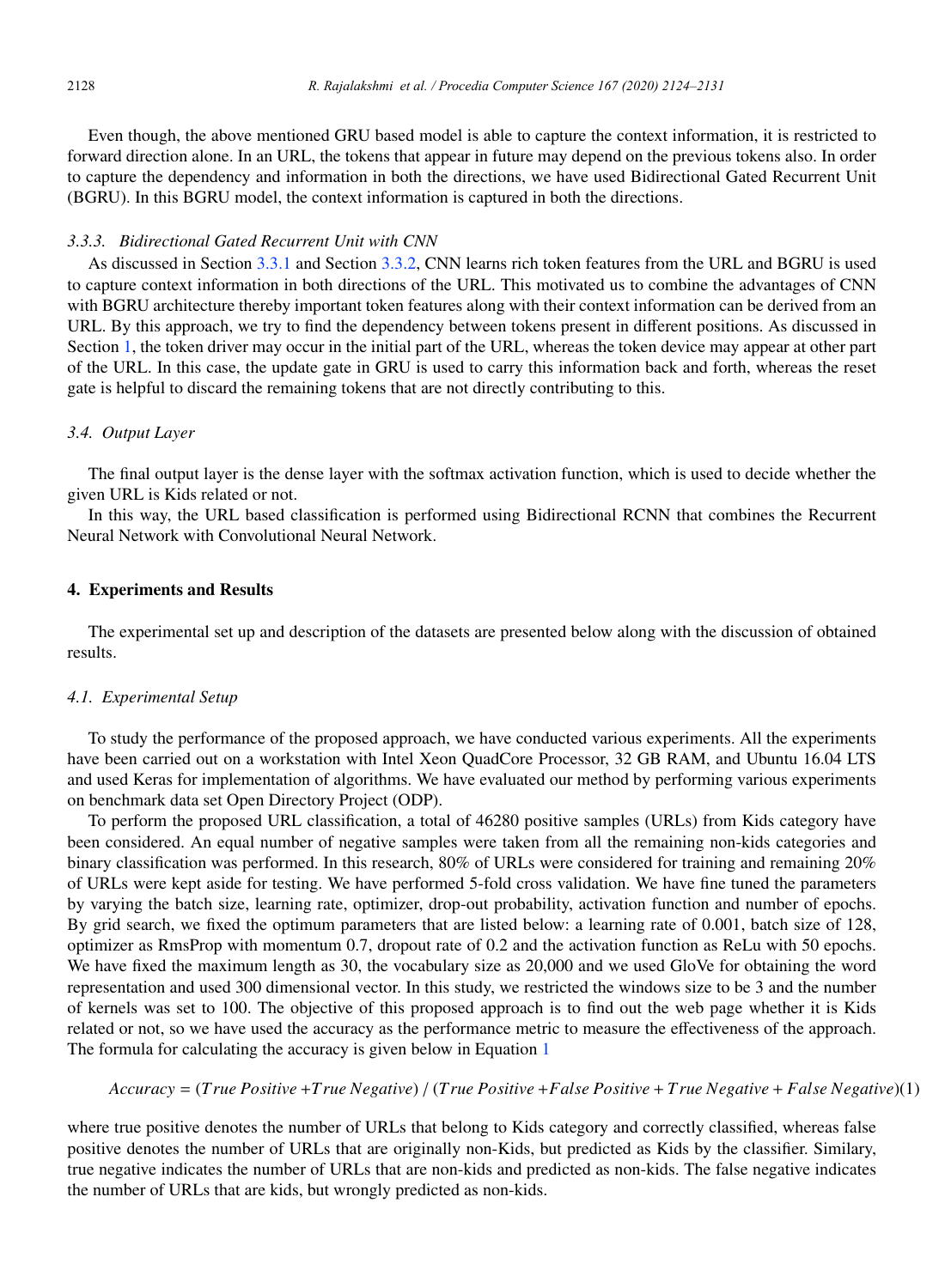## *4.2. Results and Discussion*

As discussed in Section 3, we have designed various models to study the problem of determining the web page as kids-relevant page or not by using the URLs alone. We have carried out the experiements with the following objectives: 1) To learn the rich information present in URL and to extract the features automatically 2) To understand the patterns and the dependence between URL tokens by considering the sequence.

#### *4.2.1. CNN based Model*

The first experiment was conducted to learn the features automatically from the given data using Convolutional Neural Network. The URL was preprocessed and the tokens were extracted. As discussed in Section 1, the derived URL tokens may not be meaningful and may be misspelled. So, an automatic spelling correction was added using Symspell library. It is a symmetric Delete Spelling Correction algorithm, using which the fast spelling correction was performed for all the tokens. With this, the misspelled tokens can be corrected automatically to its nearby terms.By using CNN based approach, the model was built by training for 50 epochs with the selected hyper-parameters. For this model with the autocorrected input, an average accuracy of 0.7521 was obtained. We can conclude that, the rich features that are identified automatically by CNN along with the autospellcheck method is helpful to improve the performance.

## *4.2.2. RNN based Model*

The dependence between the adjacent tokens in the URLs is not taken into account in the above CNN based approach. But, for identifying the category of a website, rather than considering the individual tokens separately, the dependency between the adjacent tokens could also be considered. So, it will be helpful if the information present in every token is used while processing the subsequent tokens in an URL. To achieve this, Recurrent Neural Network based experiment was carried out. However, as the simple RNN is not suitable for handling long range dependency, we have conducted the experiement with Gated Recurrent Unit. We have used the pre-trained embedding GLOVE [6] that contains 6B tokens, 400K vocab (uncased), and 300d vectors for each word. We used Glove to get the word vector for the tokens in every URL after pre-processing as mentioned in Section 3.2. The parameters used for this experiment are as follows: learning rate of 0.001, maximum sequence length as 30, drop out of 0.2, ReLu as the activation function with an RMS optimizer and binary cross entropy loss. We have obtained an accuracy of 0.7792 for the above two experiment.

In the GRU based model, we have considered the tokens in the URL only in one direction, based on the assumption that the previous tokens will also contribute for URL classification. But, the subsequent tokens may also be relevant. In the URL, the context not only depends on the past, but also on the future tokens. The combination of the previous tokens and the subsequent tokens may determine the context of the current token. So, we have used Bidirectional GRU for capturing the context in both the directions and conducted this experiment. We have obtained an accuracy of 0.7962 for this experiment.

## *4.2.3. Bidirectional Gated Recurrent Unit with CNN*

From the above RNN model based experiments, (Section 4.2.2), we ascertained that considering the sequence information in both directions helps in improving the performance. Also, from the CNN model experiments (Section 4.2.2), it was ascertained that, rich URL features could be learnt automatically that helps in increasing the classifier performance. Hence for URL classification, rich features could be combined with sequence information and we can capture the context in both the directions. So, this experiment was conducted by combining both the models CNN and BGRU. The context rich features generated by CNN are given as input to BGRU for further classification with the same parameters listed above. For this experiment, we have obtained an accuracy of 0.8204, which is a significant improvement over all the previous models.

The summary of all the experiments are highlighted in Table 1. It could be observed that the proposed BGRU with CNN based model yielded better accuracy when compared to the other methods.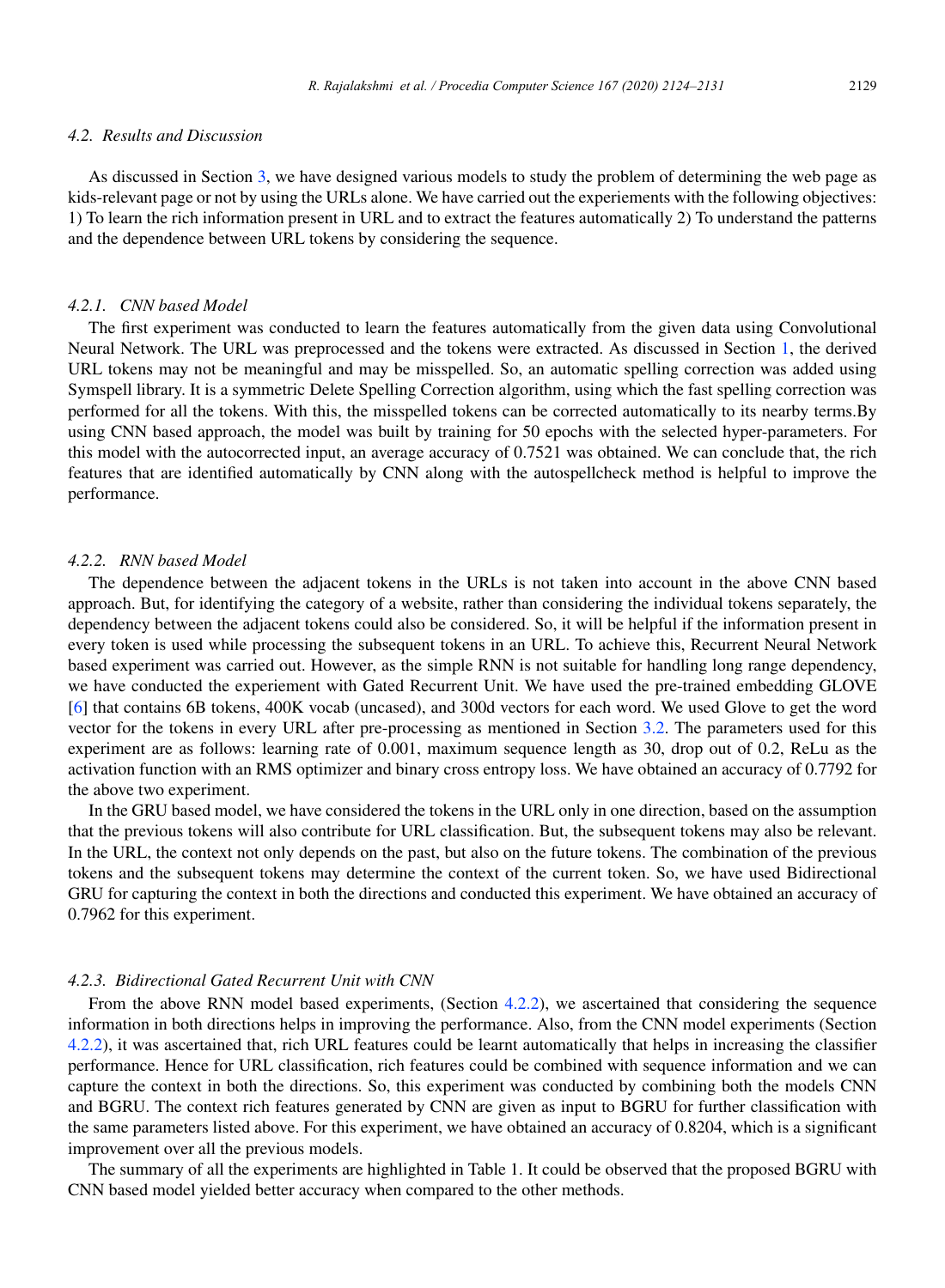Table 1. Performance of the proposed approach

| <b>Methods</b>                                | Accuracy |
|-----------------------------------------------|----------|
| <b>Baseline Experiments:</b>                  |          |
| 1. CNN                                        | 0.7521   |
| 2. RNN with GRU                               | 0.7792   |
| 3. RNN with Bidirectional GRU                 | 0.7962   |
| Proposed Approach: Bidirectional GRU with CNN | 0.8204   |

#### 5. Comparitive Study

Many researchers tried to find the solution for the problem of identifying the child related web sites by applying various techniques. Content based methods were applied by Deepshika [8] and Carsten Echoff et al [9] and they have reported an accuracy of 63% and 72%. But, these methods will not be suitable if the contents of the webpage changes dynamically. Instead of considering the entire contents, on-page features were considered in [3]. But all the above methods are time consuming and results in waste of bandwidth. Also, it may not work if the objective is to classify the URLs on the fly.

For performing compartive analysis, we have considered the research works [5, 10] that emphasize URL based topic classification of web pages. In these existing approaches, traditional machine learning techniques such as SVM, Maximum Entropy Classifier and Naive Bayes algorithms have been applied. In [5], all - gram (*n* = 4 *to* 8) features were considered. The performance of the above method solely relies on the chosen features on the selected algorithm and has the problem in handling large scale data. In [10], a complex language based modelling approach was suggested, but there is no much improvement in the performance. Hence a deep learning based approach for URL classification was examined in this research work. By this method, there is a significant improvement in the performance. Also it has the advantage of identifying the relevant features automatically and can handle large scale data. The comparitive study is presented in Table 2.

Table 2. Comparitive Study with the Existing Approaches

| Methods                     | Accuracy |
|-----------------------------|----------|
| Statistics based method [5] | 0.69     |
| All-gram features [5]       | 0.80     |
| Language Model [10]         | 0.8109   |
| Proposed Approach           | 0.8204   |

#### 6. Conclusion

The usage of internet by children has increased dramatically in this digital world. The content based web page classification systems are not suitable to meet the demand of exponential growth of internet. To address this issue, URL based web page classification methodology is proposed to classify a web page as Kids-specific or not. The advantage of this approach is that, it avoids the need for downloading the entire web page contents there by saving bandwidth and eliminates the need for processing the huge amount of data. But, as the URL of a web page is a short text, extracting the suitable URL features is a challenging task. With the proposed Recurrent Connvolutional Neural Network model, the rich context aware URL token features were derived automatically by applying Convolutional Neural Network. URL can be viewed as a sequence of tokens and the neighbouring information about each token can help in classification. So this sequence information is also captured in both the directions by combinig it with a Birdirectional Gated Recurrent Unit. With the widely used ODP dataset, which is a benchmark collection for web page classification tasks,